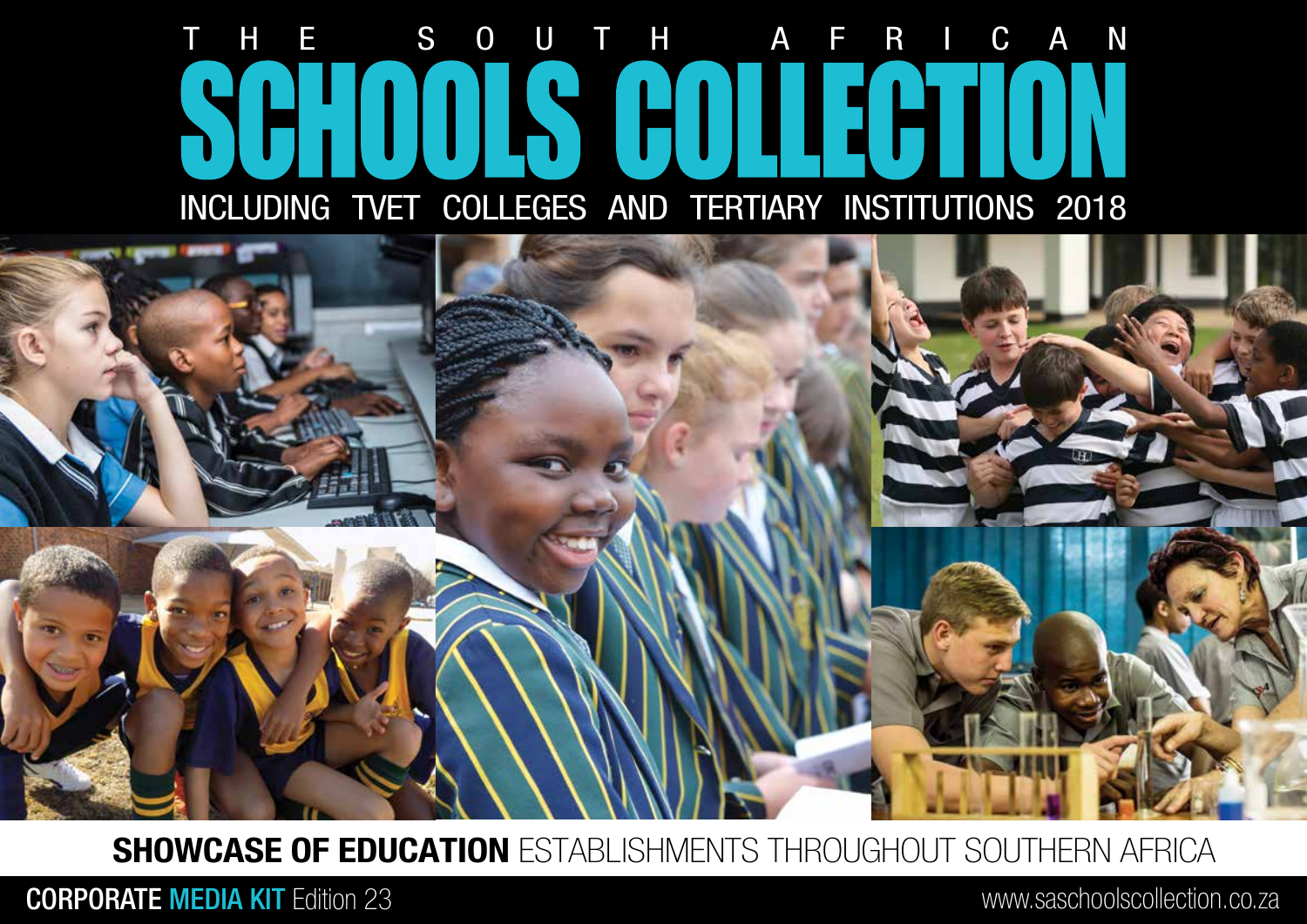# INCLUDING TVET COLLEGES AND TERTIARY INSTITUTIONS 2018 THE SOUTH AFRICAN

## TARGETED READERSHIP

The SA Schools Collection is a prestigious annual showcase publication targeted primarily at parents who need to make crucial decisions concerning their children's future.

Providing a comprehensive directory of independent and public schools countrywide, the magazine showcases the facilities, ethos and foundations of many of South Africa's educational institutions, including universities, universities of technology and FET colleges.

Topical issues relating to education are included in the editorial content and are aimed specifically at bringing parents up to date with current trends in the education arena.

## ADVERTISING OPPORTUNITIES

While the majority of advertisers are schools, limited advertising opportunities are available to a select number of advertisers of education related products and services. The following are an example of advertisers who would benefit by reaching this market:

- Suppliers of learning materials
- Suppliers of stationery
- Suppliers of computer software and hardware
- Suppliers of clothing, uniforms and sporting goods
- Extra-curricular learning centres such as sport, occupational therapies, speech, drama and music
- Companies providing financial assistance/insurance/savings products for educational needs.







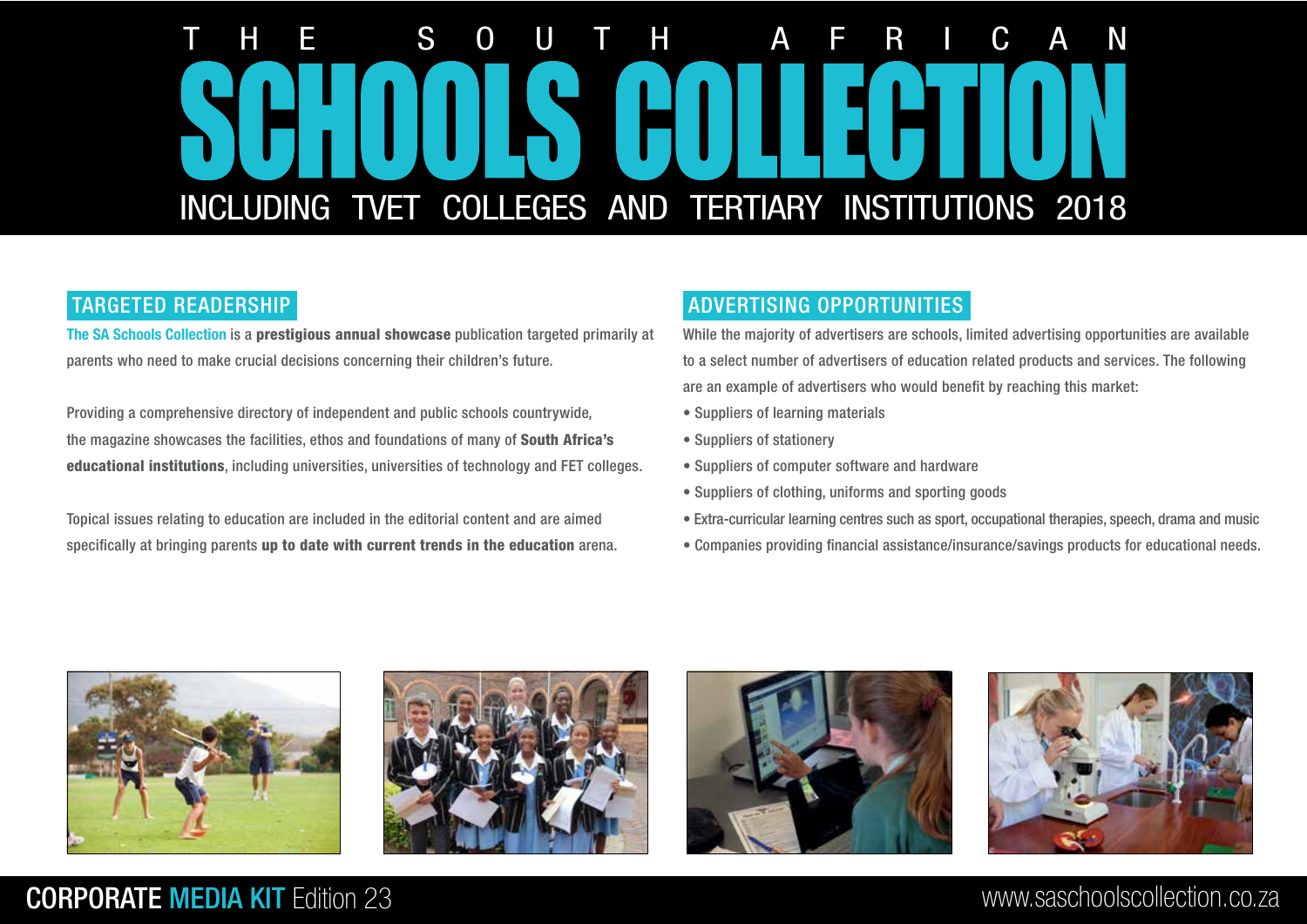# INCLUDING TVET COLLEGES AND TERTIARY INSTITUTIONS 2018 THE SOUTH AFRICAN

## CIRCULATION AND DISTRIBUTION

The SA Schools Collection, with sections for schools, special-needs schools, schools in neighbouring countries, FETs and tertiary institutions is published annually in April.

SOUTH AFRICA: Central News Agency, Exclusive Books and selected retail stores. AFRICA: Namibia, Botswana, Swaziland, Lesotho, Zambia, Zimbabwe, Mozambique, Mauritius.

### DISTRIBUTION INCLUDES:

- Educational institutions, more than 1 000 school bursars, academic and administrative staff and boards of governors;
- South African embassies via the Department of Foreign Affairs;
- Learning exhibitions, such as Education Week, countrywide; and
- Distribution partnerships with relocation agents for the publication to be included in their welcome packs for families relocating to South Africa e.g. Crown Relocations, Relocation Africa etc.







### ONLINE PRESENCE:

- Official website (www.saschoolscollection.co.za), which includes click-throughs to advertiser's website and contact details;
- Education Week website (www.educationweek.co.za);
- Financial Mail website (www.financialmail.co.za), under Special Reports;
- TimesLive (www.timeslive.co.za); and
- BusinessMediaMags website (www.businessmediamags.co.za).